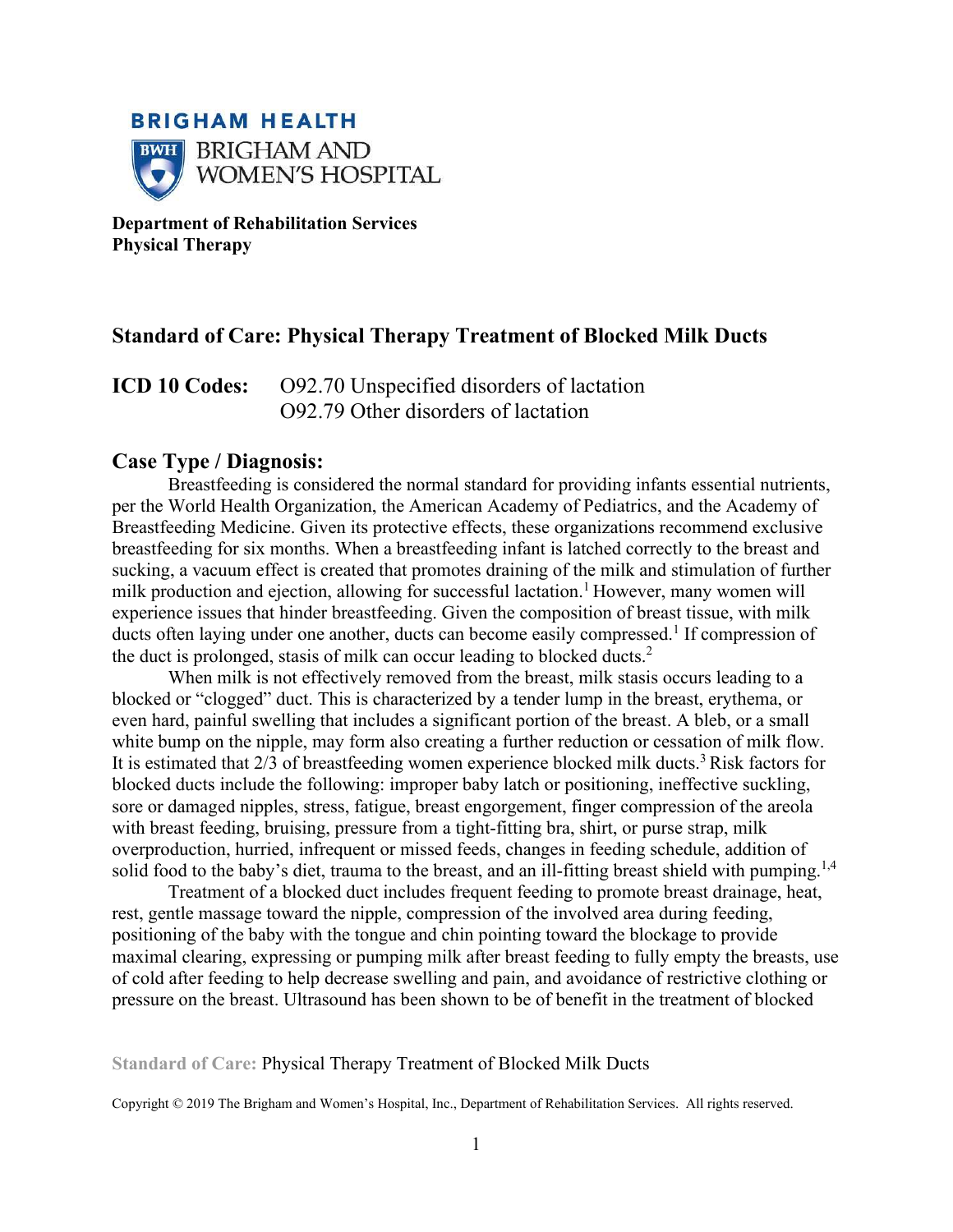milk ducts as well. $<sup>1</sup>$ </sup>

 Nutriceuticals, such as lecithin, are often prescribed to women with blocked ducts as it is believed that the milk secretions that remain in the breast from blocked ducts have a very high fatty composition with a higher rate of absorption. Lecithin is a phospholipid emulsifier and can be used to emulsify milk secretions to promote breast emptying. The typical dosage is 1200 mg/day 3-4 times per day.  $3^3$ 

 Typically, a blocked duct will improve within 24-48 hours, treated or untreated. However, if the ducts do not clear on their own, the stasis of the milk can progress to mastitis and eventually abscess formation. Blocked ducts have been identified as the most significant predictor of mastitis in the first three months post-partum.<sup>1</sup>

Pelvic Health Physical Therapists are in a unique role to help women achieve success with breastfeeding by treating blocked milk ducts with our skill set as physical therapists. A comprehensive treatment plan has been developed, along with the help of lactation consultants, to address blocked milk ducts to help reduce progression to mastitis. Ultrasound treatments have been recommended in the assistance of clearing blocked ducts, on the premise that the heat and micromassage open the ducts and increase circulation to assist movement of milk, even though the efficacy and mode in which the ultrasound may work to clear the blocked ducts has not been studied.<sup>1</sup>

# **Indications for Treatment:**

- Decreased unilateral lactation production
- Localized breast pain or erythema in lactation
- Breast pain and swelling during lactation
- Mastitis

# **Contraindications / Precautions for Treatment:**

- Acute mastitis not treated with antibiotics for at least 24 hours
- Pacemaker presence
- Vascular disease or ischemic tissue presence
- Known cancer in region
- Breast implants (precaution)
- Healing fracture site

# **Evaluation:**

**Medical History**: Review the Rehabilitation Department's medical history questionnaire and medical records in Epic.

**History of Present Illness**: Interview the patient to review history and relevant information such as: post-partum course, including birth history, NICU stay, tongue-tie of baby, previous breastfeeding experience, previous clogs, mastitis, feeding history (i.e.:

**Standard of Care:** Physical Therapy Treatment of Blocked Milk Ducts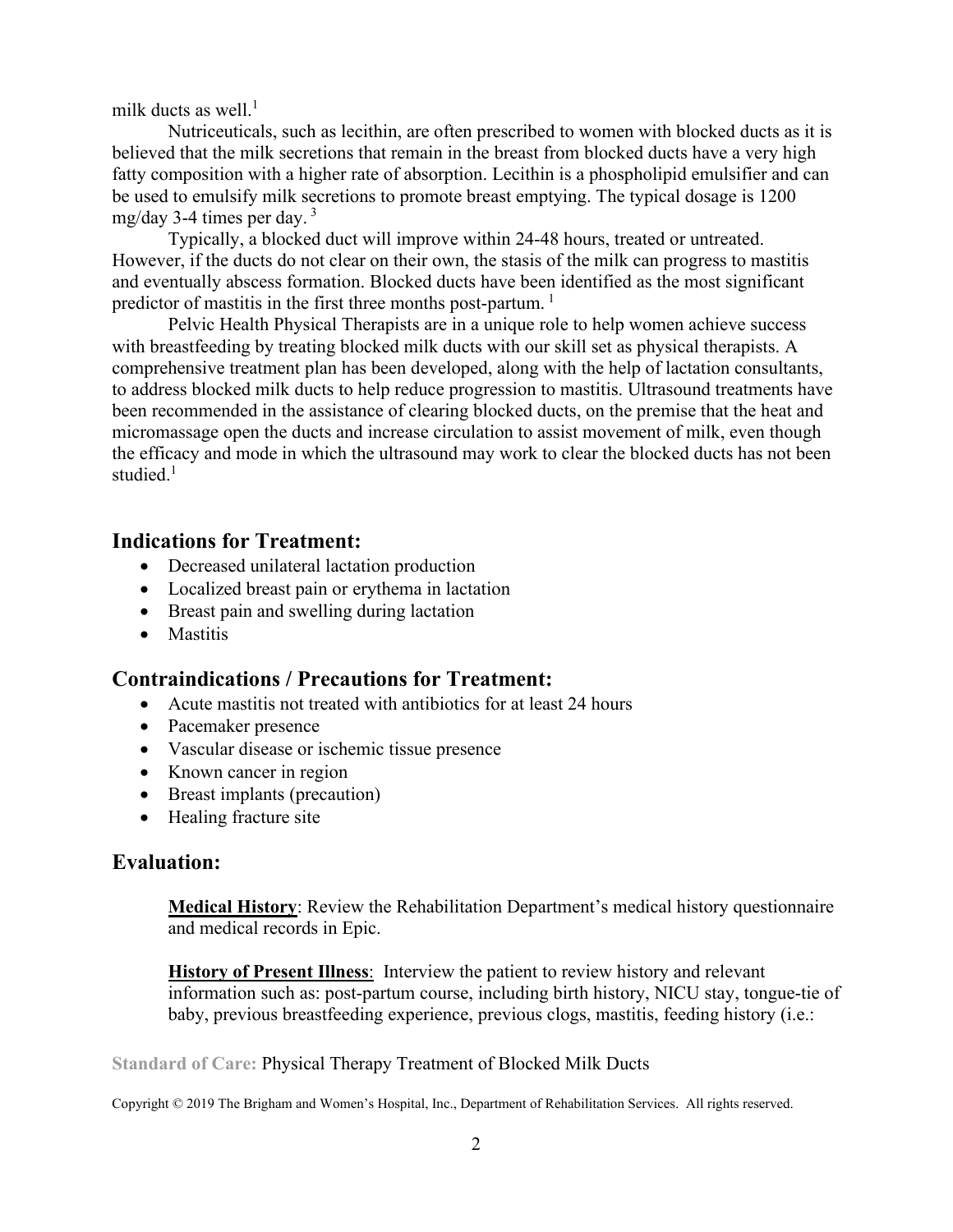exclusively breast, pump, both, supplemental feeding with formula, any chronic conditions, or other relevant past-medical history)

**Social History**: Review patient's home, work, recreational and social situation. Specifically ask about support at home with the baby and post-partum depression (with the Edinburg Post-Partum Scale)

**Medications:** Review any medications with the patient. Specific medications that may be seen with someone with a blocked duct include: Lecithin, Mothers Milk tea, Fenugreek, brewers' yeast, antibiotics (if mastitis), nystatin or other antifungals (if thrush)

#### **Examination**

This section is intended to capture the most commonly used assessment tools for this case type/diagnosis. It is not intended to be either inclusive or exclusive of assessment tools.

**Pain:** As measured on Visual Analog Scale/Verbal Rating Scale/Numerical Rating Scale, activities that increase and decrease symptoms, location of symptoms, specifically in the breast, nipple, areola and/or shoulder pain

**Palpation:** Comparison of involved and uninvolved breast or breast regions to assess soft tissue and compare**.** There may be pain with palpation to the area of blockage or engorgement.

**Sensation:** Ensure sensation over the breasts, especially with the consideration of use of thermal agents such as hydrocollator and ultrasound. If found to be lacking in sensation, do not use thermal agents.

**Posture/Alignment**: Primary focus on feeding positions for the patient and child.

**Functional Outcomes:** No standardized outcome measures exist for this population in rehab. The few studies that have assessed this population typically use a VAS to assess for reduction in breast pain, self-confidence in managing breast feeding independently, and patient's ability to successfully express milk from previous site of blocked duct. $<sup>1</sup>$ </sup>

### **Differential Diagnosis** (if applicable):

• Engorgement: Uncomfortable breast swelling with increased milk secretion, usually experienced a few days post-partum. Mastitis: A bacterial infection of a part or all the breast, associated with hard, swollen, red and painful area in the breast with flu-like symptoms of aching, chills and fever. In addition to clearing the clog, the patient is given antibiotics as well.<sup>1</sup>

**Standard of Care:** Physical Therapy Treatment of Blocked Milk Ducts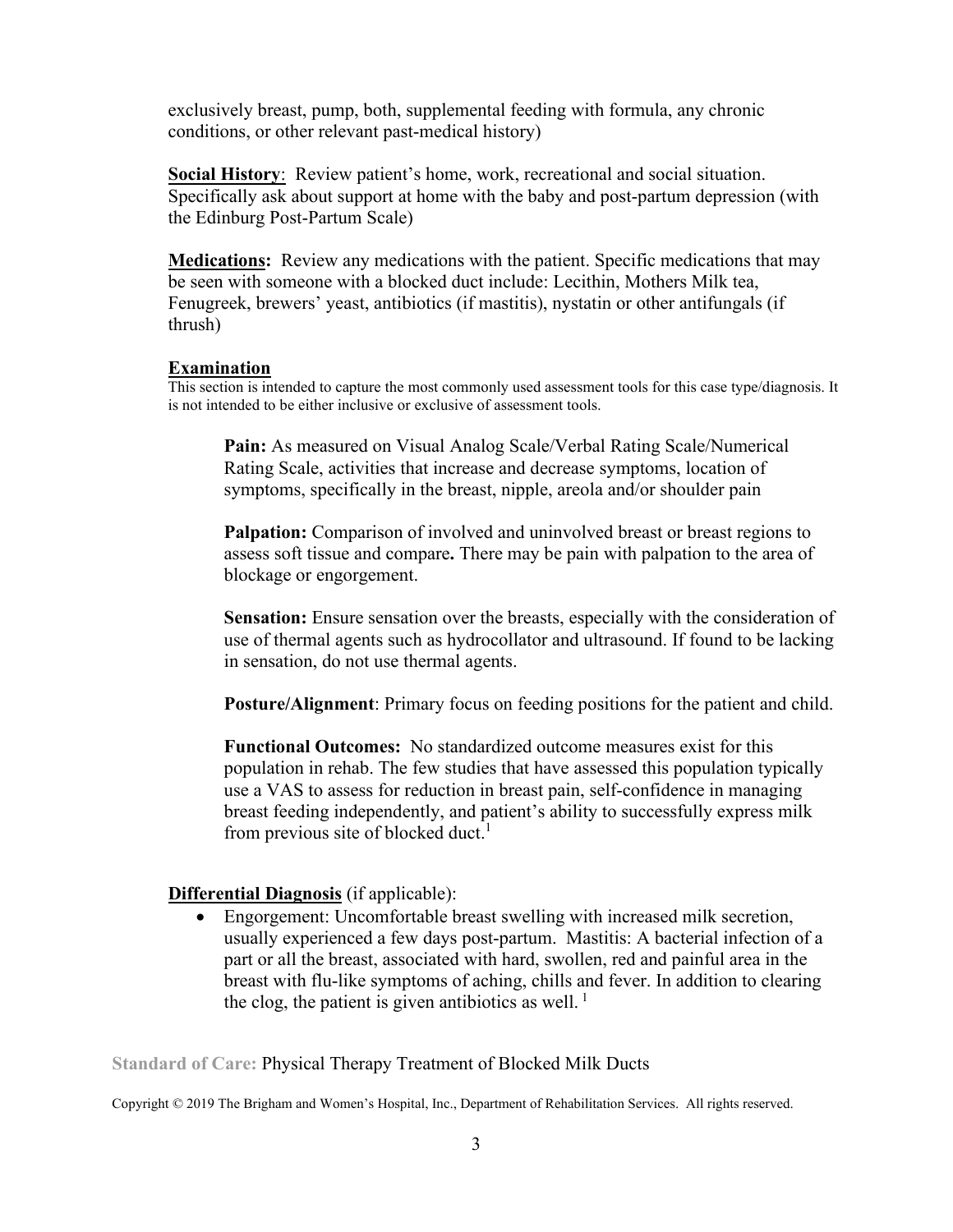- Abscess: A pocket of pus formed in an infected area because of delayed or inadequate treatment of mastitis. Surgical drainage is usually required.<sup>1</sup>
- Blocked duct versus breast cancer: A blocked duct typically arises suddenly and is almost always painful. Cancer does not arise suddenly and is usually not painful. Inflammatory carcinoma can appear quickly over a few hours but is very rare. A lump that does not disappear or is not getting smaller after a few weeks, has indistinct borders, or is non-movable, should be evaluated by a physician.<sup>1</sup>

## **Assessment:**

Establish Diagnosis and Need for Skilled Services

## **Problem List**

- 1. Pain
- 2. Blocked duct
- 3. Reduced milk expression in region of blockage
- 4. Decreased function of lactation compared to baseline
- 5. Decreased knowledge of self-care techniques
- 6. Poor posture and body mechanics during breastfeeding and/or pumping

**Prognosis**: There has been little research in the physical therapy treatment of blocked milk ducts. The few studies that do exist find that comprehensive physical therapy intervention is effective in clearing blocked milk ducts that have not responded to selfclearing methods. Significant reduction in patients' report of pain and difficulty with breast feeding were found, in addition to improved patients' confidence in ability to manage breastfeeding independently.<sup>1</sup>

**Goals** (Measurable parameters and specific timelines to be included on eval form) Goals of interventions are individualized for each patient's current health status. Potential goal categories are as follows:

- 1. Decrease pain
- 2. Decrease blockage of duct
- 3. Restore ability to express milk from the affected breast to baseline
- 4. Improve posture and body mechanics regarding breastfeeding and/or pumping
- 5. Independence with home program for self-management of blocked milk duct

**Standard of Care:** Physical Therapy Treatment of Blocked Milk Ducts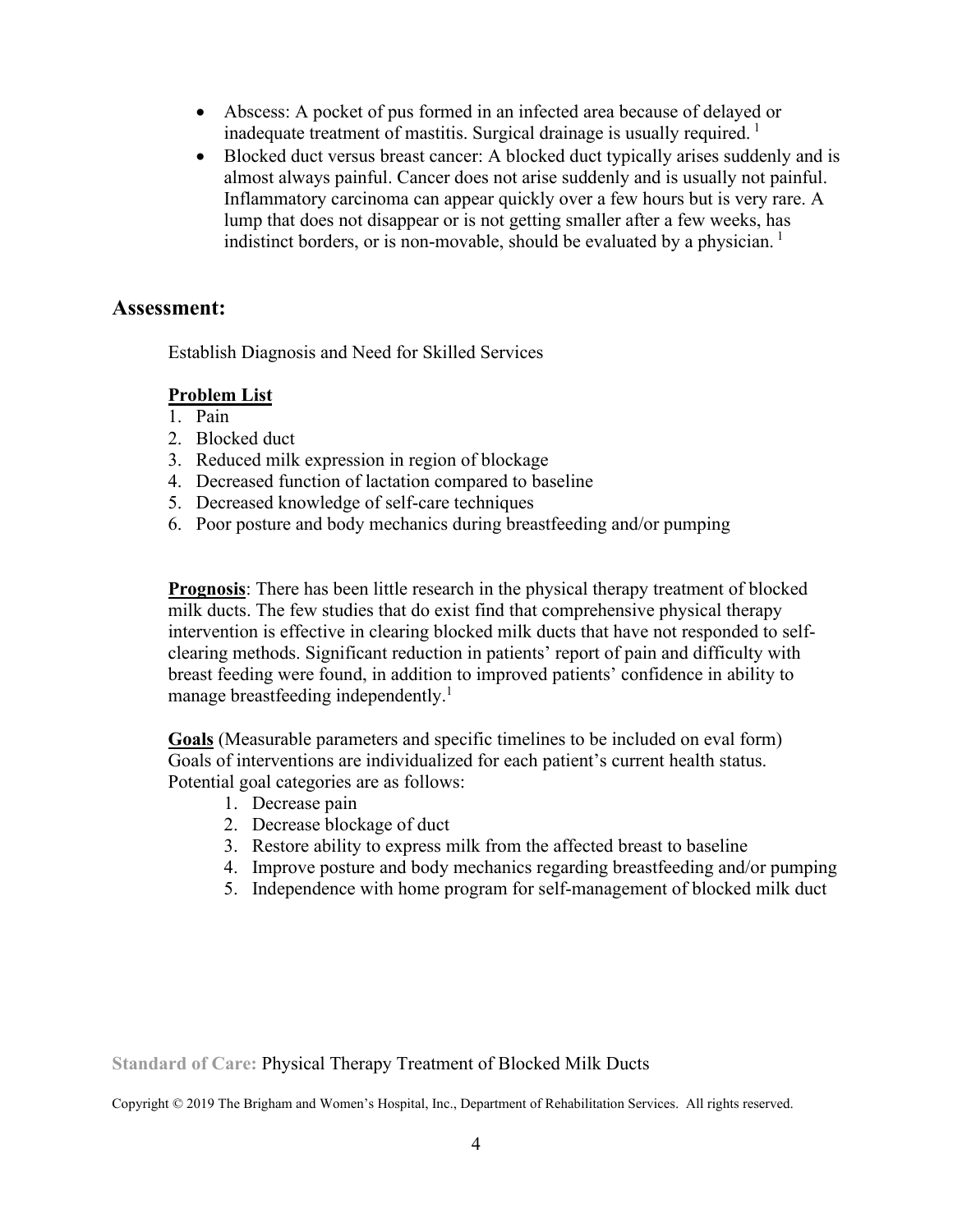## **Treatment Planning / Interventions**

#### **Interventions most commonly used for this case type/diagnosis.**

This section is intended to capture the most commonly used interventions for this case type/diagnosis. It is not intended to be either inclusive or exclusive of appropriate interventions.

A multimodal treatment protocol utilizing heat, ultrasound (US), specific manual techniques, and patient education is recommended in the treatment of blocked milk ducts. The heat from hydrocollator pack and the thermal effects of US provide recommended heat to dilate the ducts. This is then followed by the mechanical effect of US helping to break the clog up into smaller pieces that can then be removed via manual milking massage followed by breast feeding or pumping. Pain thresholds may elevate with ultrasound to allow the patient to tolerate effective manual drainage of the involved area afterwards. These manual techniques facilitate the further clearing of the clog towards the nipple. The patient is then educated and given the knowledge and skills necessary to independently clear blockages in the future.<sup>1</sup>

 Once a patient is referred to therapy, every effort is made to schedule the patient within 24 -48 hours of the referral to address the problem as quickly as possible to minimize the risk of progression to mastitis. The patient will then be evaluated and examined by the therapist to assess the involved areas. Once the site(s) of the blockage(s) is/are found, treatment to the affected area will begin with ultrasound.

 Ultrasound with Aquasonic ultrasound transmission gel is applied to the affected breast area all the way to the area of the nipple. The unit is set for continuous at 1 MHz frequency with an intensity of  $2.0W/cm<sup>2</sup>$  for 8 minutes. The patient is instructed to inform the therapist if anything greater than a mild sensation of warmth is felt. Please refer to Ultrasound Protocol for further details regarding ultrasound usage.

 Following ultrasound treatment, the gel is removed and manual therapy to the region is applied. Of note, The Centers for Disease Control and Prevention states that universal precautions do not apply to breast milk but that gloves can be worn by healthcare workers where exposure to breast milk might be frequent. A towel should be applied under the breast to absorb any milk that is excreted. The specific manual therapy consists of manual expression by creating a gentle rolling motion with the thumb and fingers distal to the clog at the nipple and areola. The therapist then works the tissue incrementally working more peripherally in the involved area, but then following the strokes always back toward the nipple. This is similar to lymphatic drainage massage, where the therapist clears the pathway before the congestion in order to make a path for the congestion to be removed. Once the blockage appears to be cleared, the therapist then manually expresses milk starting at the nipple, working peripherally back to where the clog was to promote flushing of the blockage. Patients are taught a self-massage technique to promote independence in self-care.

Patients are then encouraged to breastfeed or pump to completely drain the breast of milk. If breastfeeding, ideally the baby would be positioned with the baby's tongue

#### **Standard of Care:** Physical Therapy Treatment of Blocked Milk Ducts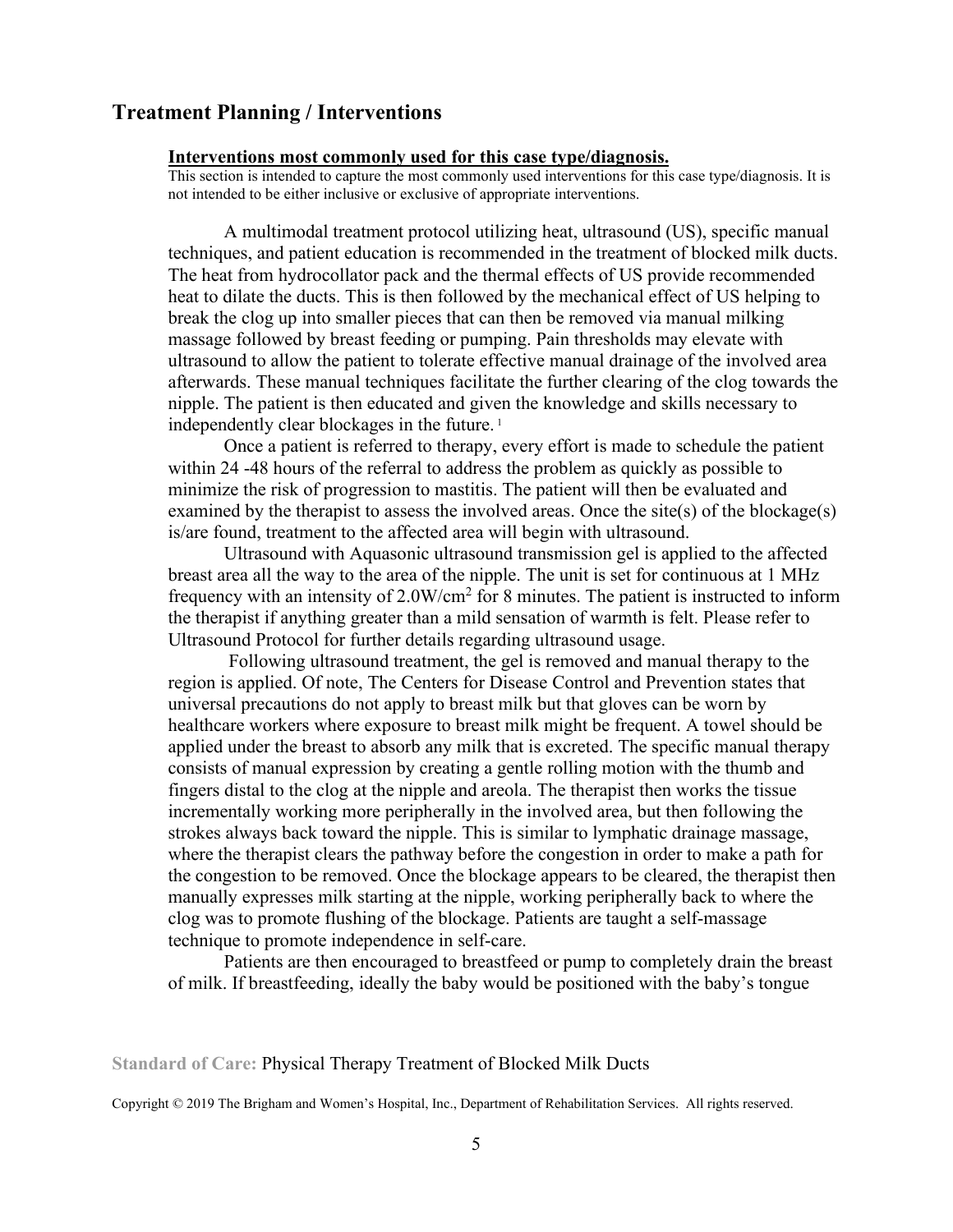and jaw positioned toward or over the area of blockage during feeding to maximize effective drainage to the area. Dangle feeding can help to accomplish such alignment.<sup>1</sup>

**Frequency & Duration**: Evaluation and possibly 1-2 follow ups as needed. Most patients will only need the evaluation to clear the clog and be independent with self-care. More challenging clogs may require an additional 1-2 treatment visits.

### **Patient / family education:**

- 1. Instruction in self-treatment for clogs including massage and heat
- 2. Instruction in correct posturing for breastfeeding/pumping
- 3. Instruction in symptoms that warrant referral back to the physician or lactation consultant
- 4. Instruction in the signs and symptoms of mastitis
- 5. Instruction in pain control

### **Recommendations and referrals to other providers**:

Refer to physician or lactation consultant for a patient situation such as:

- The patient does not demonstrate any improvement after 2-3 visits of PT
- If there is a recurrent clog in a specific location
- If the clog feels very firm with defined edges
- If there are any signs of infection
- If the treating therapist has any concerns regarding the patient's symptoms, it is always recommended that the patient be referred to their referring physician for assessment

## **Re-evaluation**

Typically, patients are discharged after 1-2 sessions. However, if the patient requires care for more than 30 days, then the **s**tandard time frame of 30 days is appropriate

Other Possible Triggers- A significant change in signs and symptoms

# **Discharge Planning**

### **Commonly expected outcomes at discharge**:

- 1. Resolved blockage of clogged milk duct
- 2. Improved milk clearance from involved breast
- 3. Independence with self-treatment for clogs including massage and heat
- 4. Independence with correct posturing for breastfeeding/pumping

### **Standard of Care:** Physical Therapy Treatment of Blocked Milk Ducts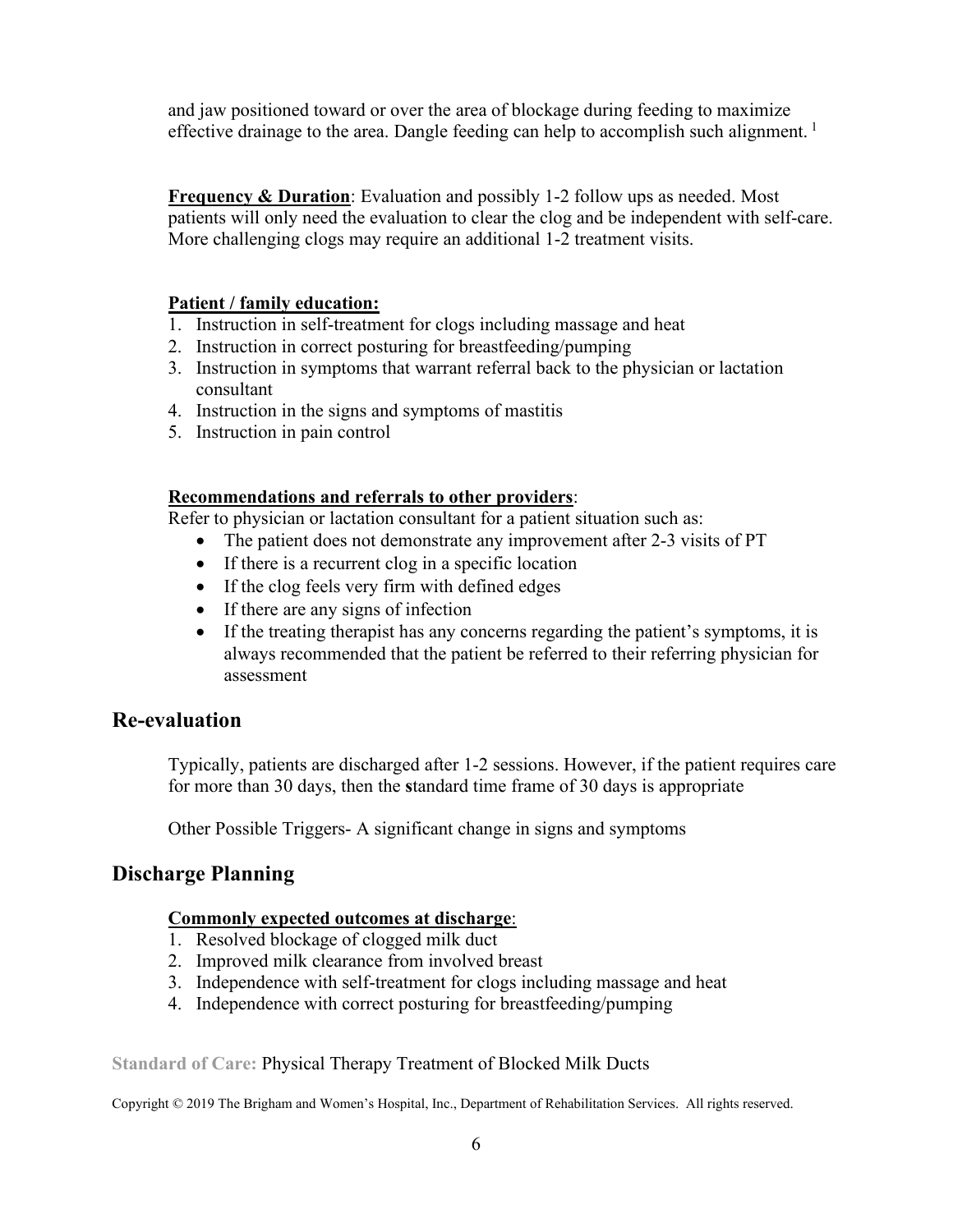- 5. Independence in pain control
- 6. Independence in signs and symptoms of mastitis
- 7. Independence with understanding symptoms that would warrant referral back to the physician or lactation consultant

**Patient's discharge instructions:** Continue with individualized home program indefinitely while breastfeeding/pumping to help minimize future clogs

**Authors:** Meghan Markowski Cucchiara, PT **Reviewed by:** Jessica Zager, PT

 Kathleen Taglieri-Noble, PT February 2019 Philip Kidd, PT

**Standard of Care:** Physical Therapy Treatment of Blocked Milk Ducts